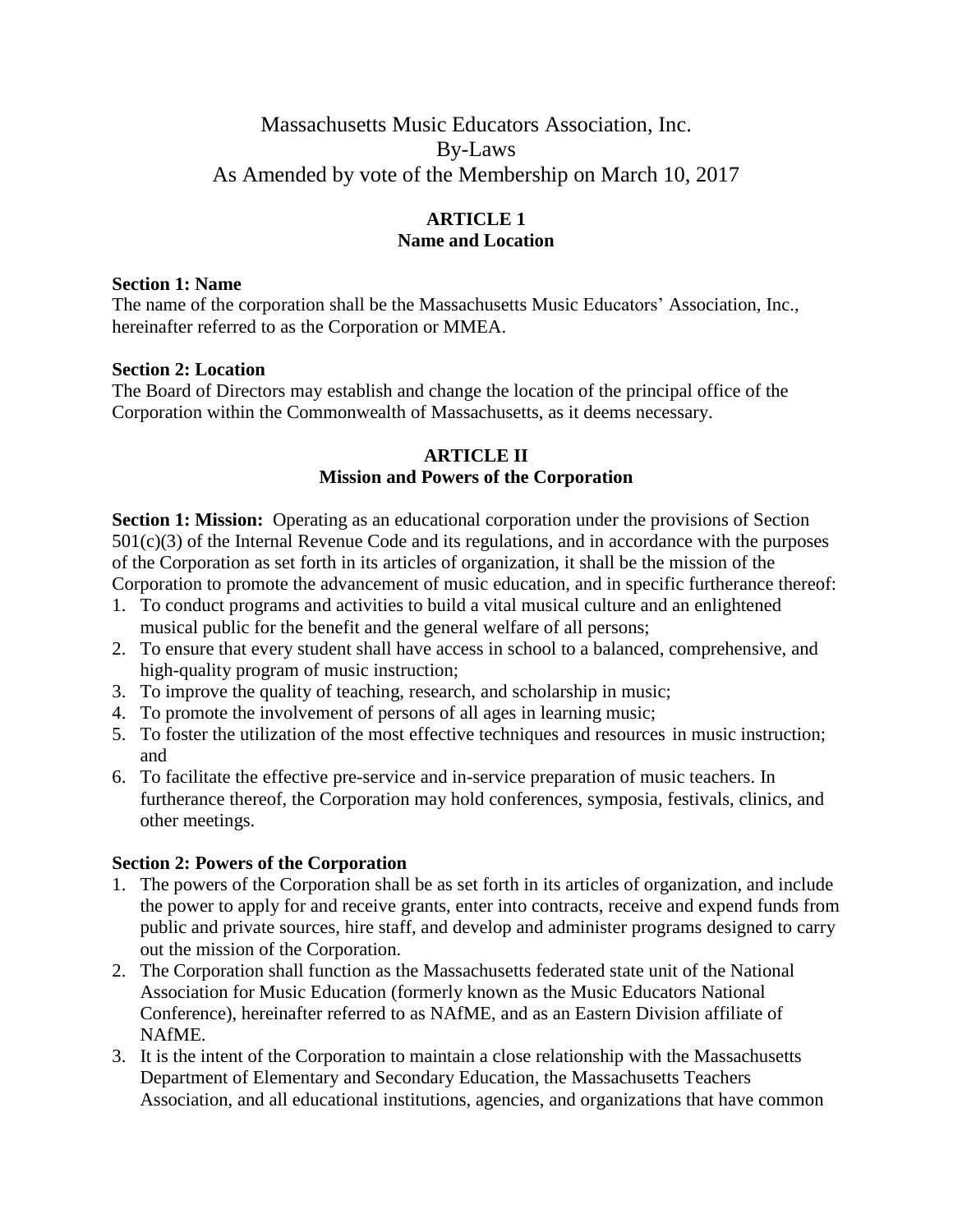aims.

# **ARTICLE III Membership**

## **Section 1: Classes of MMEA Membership**

- 1. **Active Membership**: Active Membership shall be open to all persons who are members of NAfME and are engaged in music teaching or those interested in music education in Massachusetts upon the payment of the dues prescribed by the Board of Directors and compliance with any other requirements of membership established by the Board of Directors. Active Members shall have the right to hold an office of the Corporation and to participate in and vote at business meetings of the Corporation, including those meetings at which the Corporation acts at the State or District level.
- 2. **Life Membership:** Any Active Member of MMEA may become a Life Member upon payment of the dues prescribed by NAfME. Life Members shall have all the rights of Active Membership.
- 3. **Retired Membership**: Retired Membership is open to any person upon retiring through the Massachusetts Teachers Retirement Board or its equivalent, provided that the person has been an Active Member for at least the last five consecutive preceding years. Retired Members shall have all the rights of Active Membership.
- 4. **Student Membership:** Student Membership shall be open to all members of NAfME Student Chapters (Collegiate NAfME) within Massachusetts upon payment of the dues prescribed by the Board of Directors. Student members shall be admitted to meetings of the Corporation, including those meetings at which the corporation acts at the State or District level, and shall have the status of Corporation members for the purpose of attending NAfME divisional or national meetings. They shall have all privileges of Active Membership except the rights to vote and hold office.
- 5. **Introductory Membership:** Introductory Membership shall be open to NAfME Student Chapter members entering their first year of full time music teaching. Introductory membership shall be limited to one continuous membership year.

# **Section 2: Rights of Members**

Except as provided in Section 1, all members of MMEA shall have the right to vote in the election of members of the Board of Directors and Officers, on the adoption or amendment of By-Laws of the Corporation, and any merger with another corporation.

## **Section 3: Dues**

- 1. **Active Membership**: Annual dues for Active Membership shall be the amount specified by NAfME for annual NAfME membership, plus the amount specified by the Board of Directors. This fee will provide members with subscriptions to the *Music Educators Journal*, *Teaching Music*, and *Massachusetts Music Educators Journal*.
- 2. **Life Membership:** Life Membership in NAfME and MMEA is available under arrangement specified by NAfME, as administered by the Board of Directors. Such membership exempts individuals from further payment of dues to NAfME and MMEA. This fee will provide members with subscriptions to the *Music Educators Journal*, *Teaching Music*, and the *Massachusetts Music Educators Journal*.
- 3. **Retired Membership**: Annual dues for Retired Members shall be the amount specified by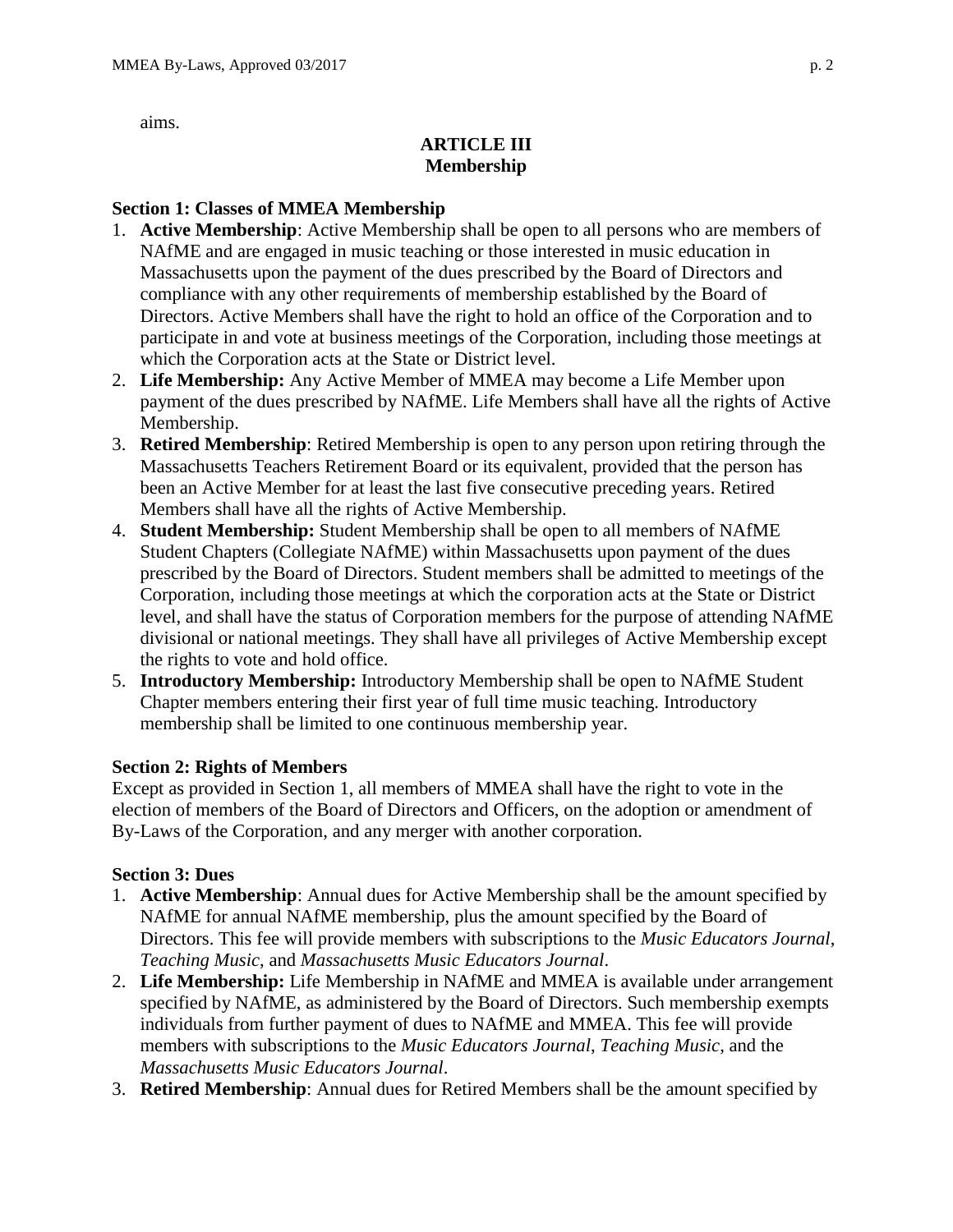NAfME for annual NAfME membership, plus the amount specified by the Board of Directors. This fee will provide members with subscriptions to the *Music Educators Journal*, *Teaching Music, and Massachusetts Music Educators Journal*.

- 4. **Student Membership**: Annual dues for Student Members shall be the amount specified by NAfME for annual NAfME membership, plus the amount specified by the Board of Directors, plus the amount specified by the local student chapter. This fee will provide members with subscriptions to the *Music Educators Journal, Teaching Music*, and *Massachusetts Music Educators Journal.*
- 5. **Introductory Membership**: National dues for introductory members shall be one-half the amount for active members, and shall be added to the Corporation dues.
- 6. **Membership Year**: Membership shall be for one year, from the date of processing at the office of NAfME, and shall be renewable upon the anniversary of that day. If dues are not paid by the anniversary date, the member is considered delinquent and forfeits all rights of membership.

## **Section 4: Resignation**

Any member may resign by submitting a written resignation to the President, the Clerk, or to one of the Directors.

## **Section 5: Termination**

The Board of Directors may terminate a membership for cause. Such termination shall be only after reasonable notice and an opportunity to be heard. (Due Process)

# **Section 6: Annual Meeting**

The Annual General Membership Meeting of the members shall be held in conjunction with the MMEA Annual Conference, on such date as is set by the Board of Directors. The annual meeting shall be held at such place within Massachusetts as the Directors shall determine. If no annual meeting is held as provided above, a special meeting may be held in lieu thereof, and such special meeting shall have the same force and effect as the annual meeting.

## **Section 7: Special Meetings**

The President or the Directors may call special meetings of the members. Such meetings shall be held within the United States.

## **Section 8: Notice**

Notice of the annual meeting shall be given by publication in the Corporation's publication, *Massachusetts Music Educators Journal*. Notice of any special meeting shall be given by such method as the Board of Directors or President determines will best inform the members under the particular circumstances of the meeting.

## **Section 9: Votes**

Each member shall have one vote.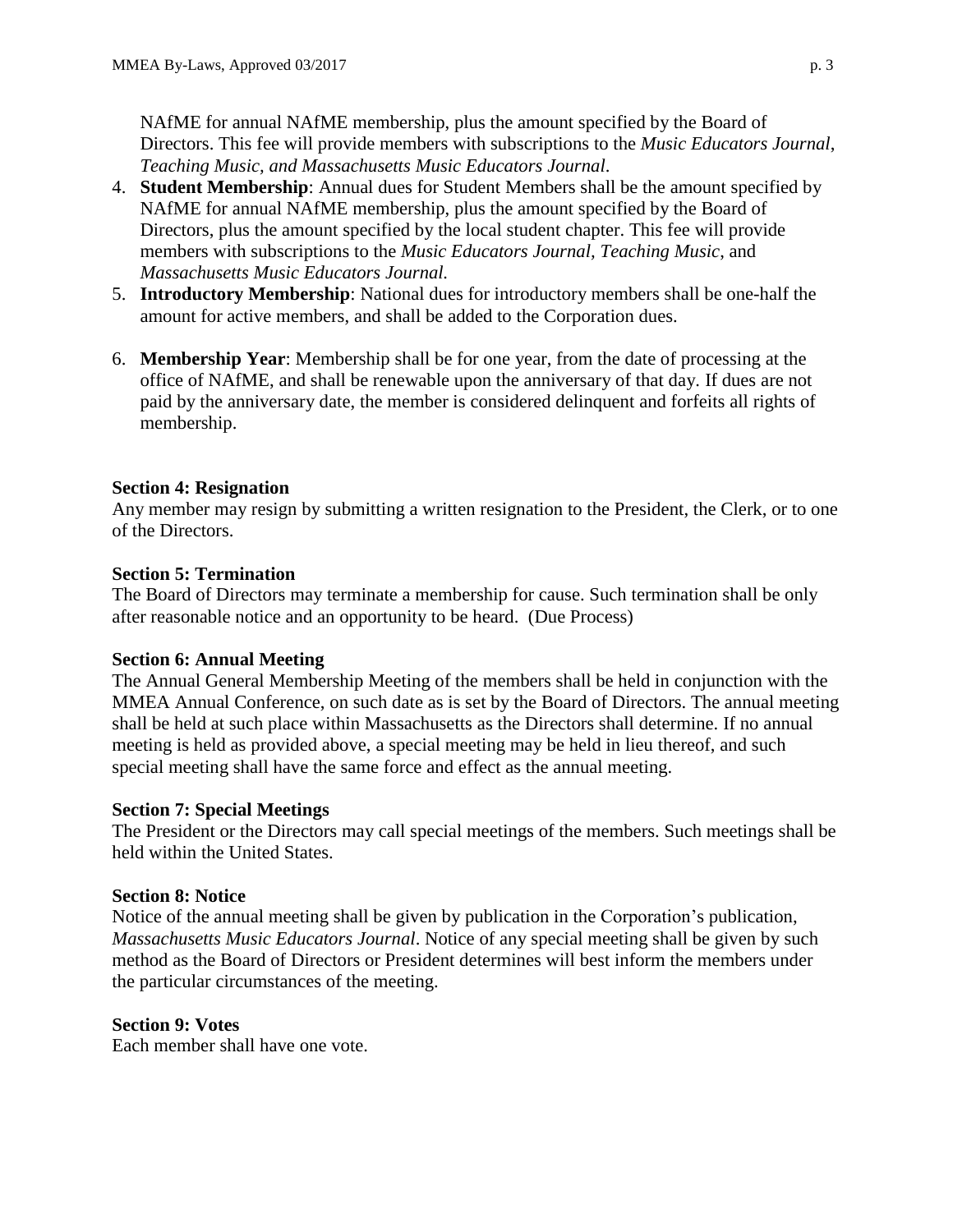#### **Section 10: Quorum**

At any General Membership Meeting, fifty (50) current members shall constitute a quorum. Less than a quorum may adjourn a meeting, and the meeting may be held as adjourned without further notice.

#### **Section 11: Action at Meeting**

When a quorum is present, any matter before the meeting shall be decided by a majority of the members present and voting, unless a larger number is required by law, the articles of organization or these By-laws.

#### **Section 12: Compensation**

Members shall not receive any monetary compensation for their services as members. This section shall not preclude a member from serving the Corporation in any other capacity and receiving reasonable compensation for such service. Members who are voting members of the Board of Directors may not receive compensation in the district or at the state level for which their board seat is held. They may, however, receive compensation for services to or in such other district.

#### **ARTICLE IV Board of Directors**

#### **Section 1: Powers of the Board of Directors**

The affairs of the Corporation shall be managed by a Board of Directors, which may exercise all the powers of the Corporation, except as otherwise provided by law, the articles of organization or these By-Laws. The board of directors may make such rules and regulations for the business of the Corporation as are not inconsistent with these By-Laws, the laws of the Commonwealth of Massachusetts, or the laws of the United States of America, as it deems necessary or proper.

#### **Section 2: Board Membership**

2.1 The Board of Directors shall consist of no more than seventeen elected members and shall include among that number the President, President-Elect, Immediate Past President, Clerk, and Treasurer. Except for the District Chairpersons, the Directors shall be elected by the MMEA membership in conjunction with the Annual General Membership Meeting of the Corporation. The manner of election shall be as set forth in Article V, Officers, of these By-Laws. The Board of Directors shall include the following designated members who shall be elected specifically according to such designations:

- 1. A Higher Education Member, who will represent the interests of higher education.
- 2. An Elementary School Member, who will represent the interests of general classroom education, special education, beginning and continuing vocal and instrumental instruction, and other music activities for students through grade five.
- 3. A Middle School Member, who will represent the interests of general classroom music, special education, continuing vocal and instrumental instruction, elective music courses, and other music activities for students in grades five through nine.
- 4. A High School Member, who will represent the interests of general classroom education, special education, beginning and continuing vocal and instrumental instruction, elective music courses, and other music activities for students at the Senior High School level.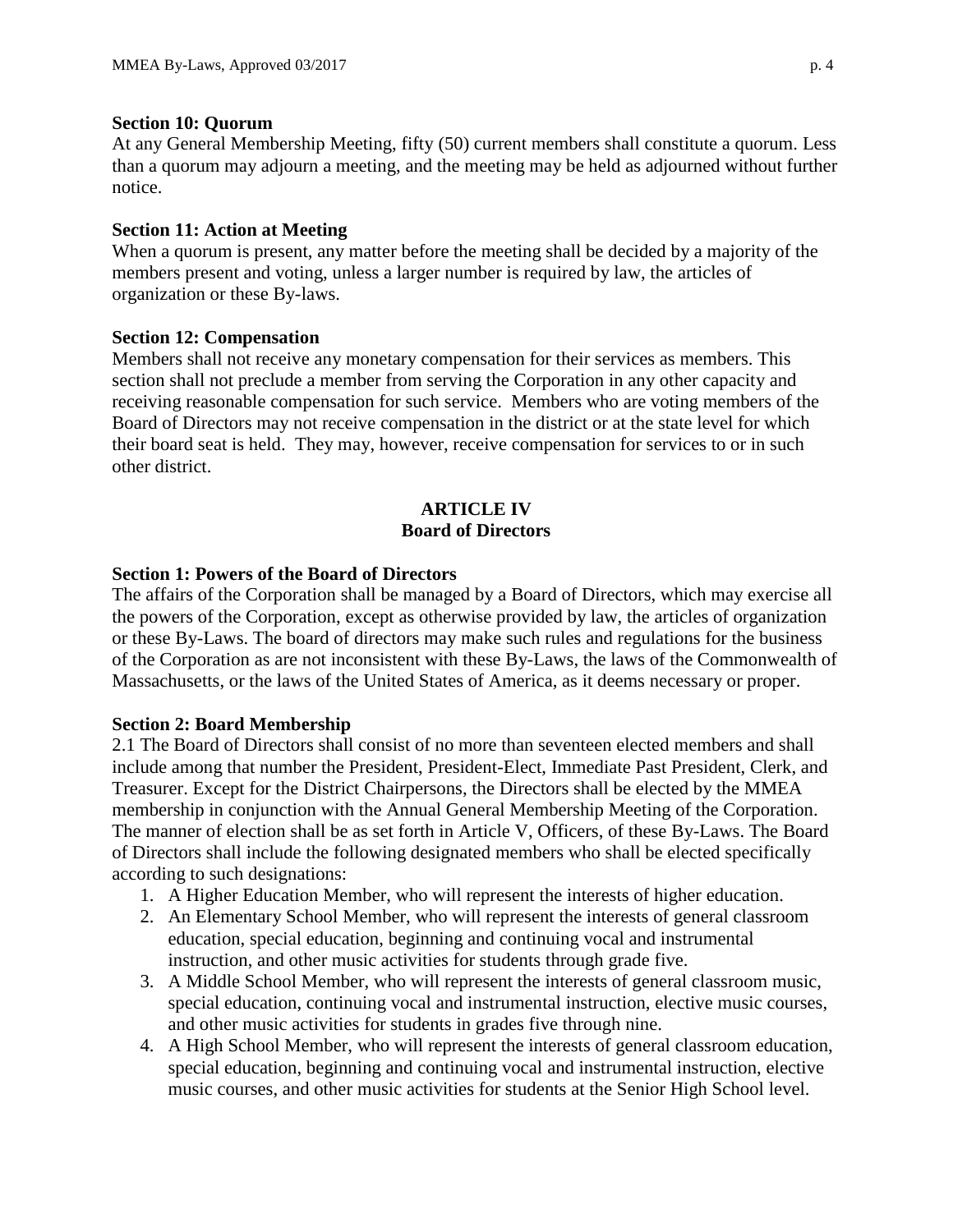- 5. A Music Administration Member, who will represent grades K-12 Music Program Leaders.
- 6. A Past District Chairperson.

2.2 District Chairs are elected by the members of the district in which they are employed. The District Chairs serve on the Board of Directors as representatives of their districts.

# **Section 3: Qualification of Board Members**

Board Members should have a commitment to the mission of the Corporation. To be eligible for election, a person must be a current member of MMEA/NAfME, and must be available to attend the Board of Directors' meetings in their entirety. Upon assuming office, and for each year of his/her term thereafter, every Board Member shall be provided with a copy of the Corporation's Policy Handbook, and shall sign a written acknowledgment of receipt and agreement to comply with the policies set forth therein.

## **Section 4: Term of Office**

The term of each Director shall be two years and until his/her successor is elected and qualified. All Directors may be re-elected for one additional two-year term in that position. After the second term in the same position, a Director shall not be eligible for reelection to that position but shall be eligible for election to another position on the Board.

## **Section 5: Resignation**

Any Director may resign by submitting a written resignation to the President, the Clerk, or a meeting of the Board of Directors.

## **Section 6: Removal of Board Members**

A member of the Board of Directors may be asked by the President to resign for failure to carry out the duties of that office, which include attendance at regular Board meetings and MMEA activities, or for other cause including, but not limited to, the revocation of the member's teaching license or credentials by the Massachusetts Department of Elementary and Secondary Education or other applicable authority. The President must notify such member in writing that he/she has not carried out his/her duties or of the other cause on which the request to resign is based and that the member has the option to resign, or be removed. The President shall notify the other Board members of this intention prior to notifying the board member in question. Removal from office shall require a majority vote of the Board of Directors, other than the Director whose removal is sought, at any regular meeting, provided that the Director has been given reasonable notice and an opportunity to be heard.

# **Section 7: Vacancies**

If there is a vacancy in the Board of Directors for any reason, the Board of Directors may fill the vacancy, and the successor shall hold the office for the un-expired portion of the term.

## **Section 8: Meetings of the Board of Directors**

1. The Board of Directors shall hold bi-monthly meetings for the purpose of conducting the business of the Corporation. The schedule of all meetings shall be published and posted in the *Massachusetts Music Educators Journal* and on the MMEA web site. Meetings shall be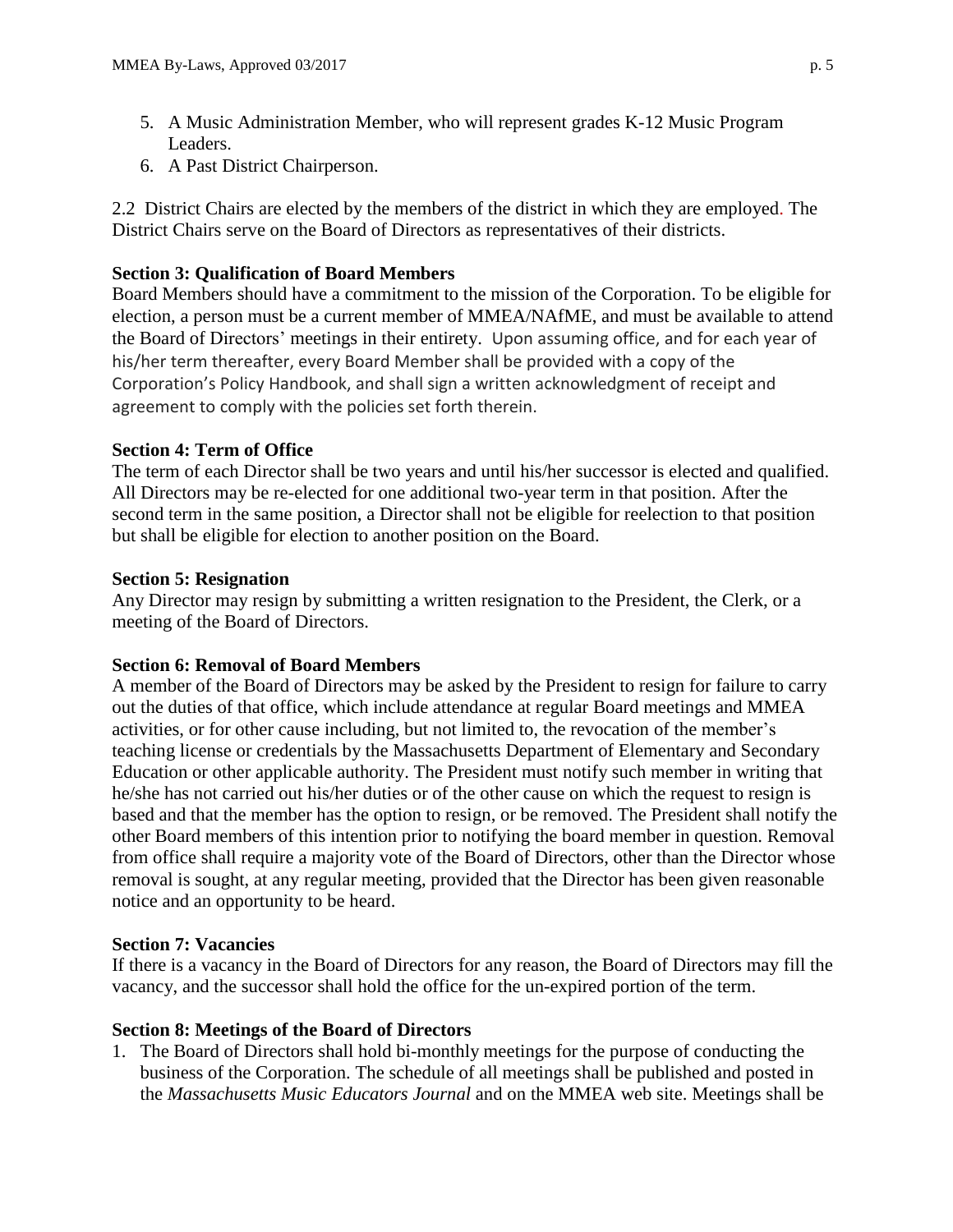held on the first Monday of the month, provided that day is a school day, in the months of September, November, January, March, May, and June. If the first Monday is not a school day, the meeting shall be held on such other day as is designated by the President. The President shall have the right to schedule a meeting on an alternate day if there is a need based on the MMEA calendar of events.

- 2. Special meetings of the Board may be called by the President, on reasonable notice to the Directors, when in his/her opinion, the interests of the Corporation would be served by such a meeting.
- 3. Meetings of the Board of Directors may be held by teleconference or other media provided that there is a quorum participating in the proceedings.
- 4. Notice need not be given to any Director if a written waiver of notice, executed by such Director before or after the meeting, is filed with the records of the meeting, or to any Director who attends or participates in the meeting without protesting, prior thereto or at its commencement, the lack of notice. A waiver of notice need not specify the purposes of the meeting.

# **Section 9: Quorum and Voting**

- 1. A majority of the Directors then in office shall constitute a quorum.
- 2. In the absence of a quorum, the meeting shall be adjourned and no business shall be transacted.
- 3. With a quorum present, any vote will pass with an affirmative vote of the majority of members present. There shall be no vote by proxy. Voting may be done by electronic mail at the discretion of the President. Before a vote is taken by electronic mail, the President shall provide to the members a written policy governing the manner of voting. The policy shall include requirements of timeliness and notice. The policy may be provided to the members by electronic mail.
- 4. The Board of Directors shall meet in closed, executive session for all matters related to personnel of the Corporation, including contracts.
- 5. The Board of Directors may meet in executive session for such other purposes as are deemed to require a closed session when a majority of the voting members vote in the affirmative for an executive session.

## **Section 10: Action by Consent**

Any action required to be taken at a meeting of the Board of Directors may be taken without a meeting if all the Directors consent to the action in writing and the written consent is filed with the records of the meetings of the Board. Such consents shall be treated for all purposes as a vote at a meeting.

## **ARTICLE V Officers**

## **Section 1: Officers of the Corporation**

- 1. The Officers of the Corporation shall be a President, a President-Elect, an Immediate Past-President, a Clerk, and a Treasurer.
- 2. The President-Elect shall succeed to the office of President and the President shall succeed to the office of Immediate Past President without further election.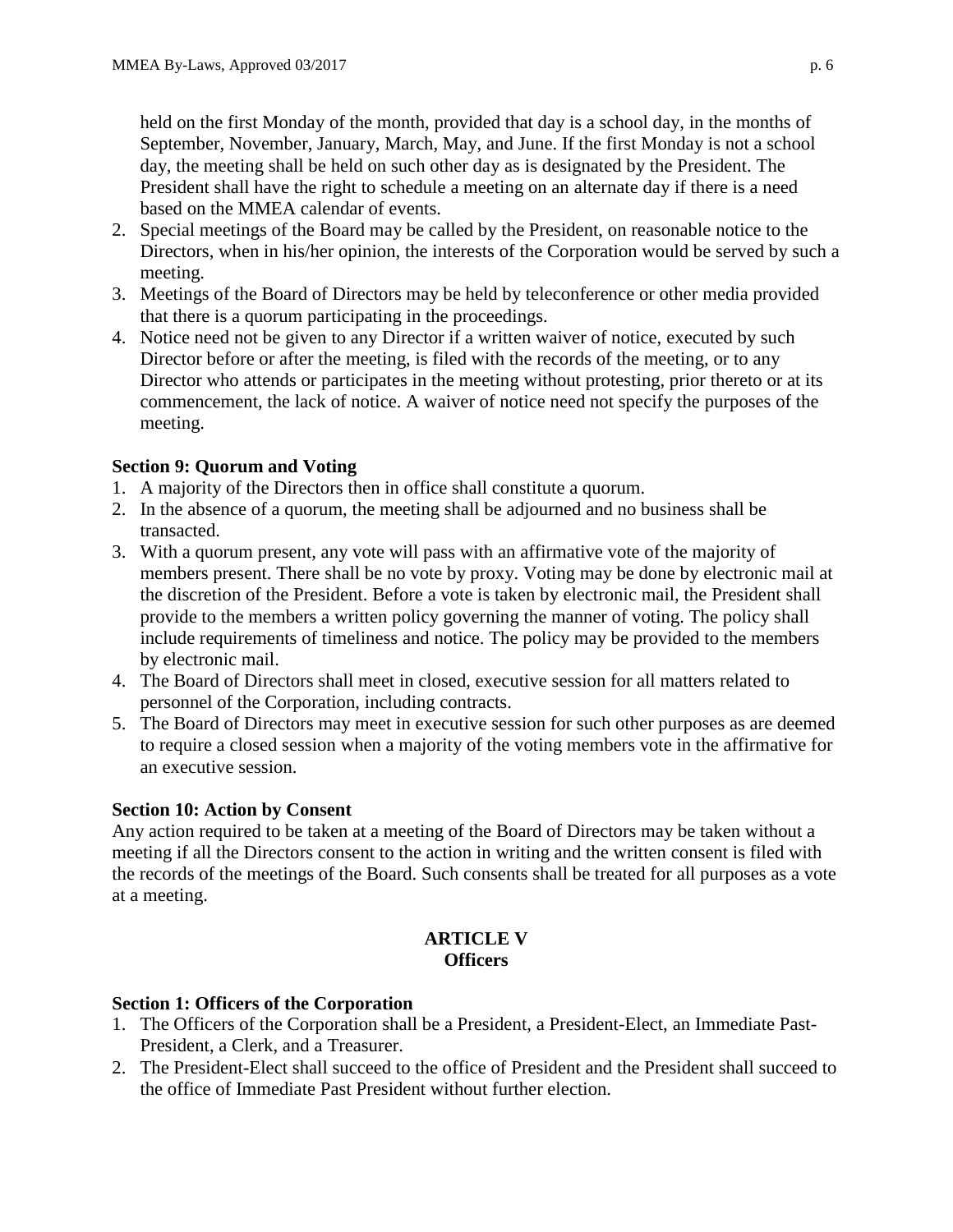#### **Section 2: Election**

- 1. The Nominating Committee shall present to the members of the Corporation at the Annual Meeting and Conference a slate of Directors and Officers for election. Each Director and Officer shall be elected for a two-year term and until his/her successor is elected and qualified. All Directors and Officers must be current members of MMEA / NAfME.
- 2. . The Corporation shall establish the process and the schedule for either on-line elections or paper ballots, following procedures determined by the Board of Directors to reach the largest number of voting members. Nominated candidates will be elected by a majority vote of all valid ballots cast. Procedures for receiving and completing an official ballot, including absentee ballots, will be announced in the *Massachusetts Music Educators Journal* and/or on the MMEA website. The results of the election shall be announced and posted on the MMEA website and in the next issue of the *Massachusetts Music Educators Journal* following the election.

#### **Section 3: Duties of the Officers**

The Officers shall attend and participate in all of the General Membership, Board Officers', and Board of Directors' meetings.

- 1. **President:** The President shall be the chief executive officer of the Corporation and, subject to the control of the Board of Directors, shall have general charge and supervision of the affairs of the Corporation. The President shall preside at all meetings of the Corporation, Board Officers, and the Board of Directors. The President shall appoint committees and committee chairpersons, and shall serve as an ex-officio member of such committees, with a deciding vote if necessary. The President shall call special meetings of the Board of Directors when he/she deems it necessary. He/she shall represent the MMEA as an Executive Board member of the NAfME Eastern Division and as a member of the NAfME National Assembly. In the event of the incapacity of the President or a vacancy in the office of President, the responsibility for performing his/her duties shall devolve in the following order of priority: President-Elect, Immediate Past President, and Clerk, until the incapacity is removed or an election can take place to fill the office, as the case may be. In the event that the President is unable to preside over a meeting of the Corporation or the Board of Directors, the presiding officer shall be determined according to the following order of priority: President-Elect, Immediate Past President, and Clerk.
- 2. **President-Elect:** The President-Elect may represent MMEA at the request of the President at any official function or as necessity dictates. The President-Elect shall serve as chair of a By-Law Review Committee.
- 3. **Immediate Past President**: The Immediate Past President shall serve in an advisory capacity to the President and the Board of Directors. The Immediate Past President shall serve as chair of the Nominating Committee.
- 4. **Clerk:** The Clerk shall keep records of all Corporation meetings. The Clerk shall attend all meetings of the Board of Directors, Board Officers, and of the Corporation and perform all such duties as are incident to the office. During the absence or inability to act of the Clerk, a Temporary Clerk shall be designated by the person presiding at the meeting or by the Board of Directors.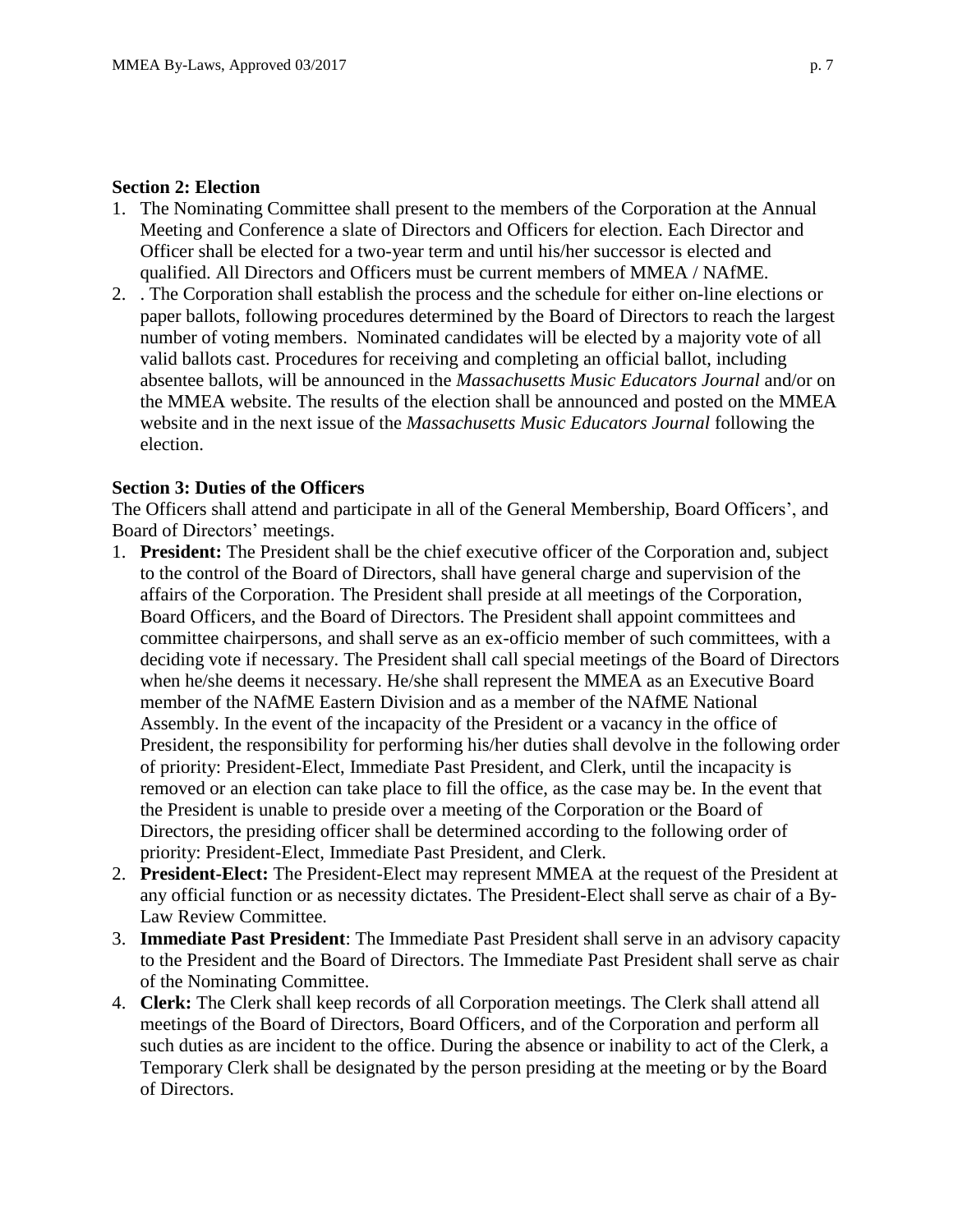- 5. **Treasurer:** The Treasurer shall oversee the finances of the Corporation and shall also oversee the work of the Executive Director, or similar managerial person employed by the Corporation, and the MMEA-designated accountant/accounting firm in regard to all financial reports and transactions. The Treasurer shall review and provide financial oversight for the monthly and quarterly financial statements that are generated by the Executive Director. The Treasurer shall work with the Executive Director to prepare the annual operating budget recommendations to the Executive Board. The Treasurer, in cooperation with the Executive Director, shall render to the Board of Directors, at such times as the Board directs, an annual report of the financial condition of the Corporation as soon as practicable after the close of the fiscal year. In addition, the Treasurer and the Executive Director shall ensure that an annual audit of the Corporation be completed.
- 6. **Other Powers and Duties:** Subject to these By-Laws each officer of the Corporation shall have, in addition to the duties and powers specifically set forth herein, such duties and powers as are customarily incident to his/her office, and such duties and powers as may be designated by the Board of Directors.

#### **Section 4: Resignation**

Any officer may resign by submitting a written resignation to the President or the Clerk, or a meeting of the Board of Directors.

#### **Section 5: Removal**

Any officer may be removed from office for cause by the Board of Directors. Such removal shall be only after reasonable notice and an opportunity to be heard.

#### **Section 6: Vacancies**

If the office of any officer, other than President, becomes vacant, the Directors may appoint a successor, who shall hold office for the un-expired portion of the term, and in the case of the Treasurer and Clerk until his/her successor is elected and qualified, or in each case until he/she sooner dies, resigns, is removed or becomes disqualified.

#### **ARTICLE VI Committees**

#### **Sections 1: Committees**

The Board of Directors may appoint committees of members of the Corporation and delegate to such committees such powers as the Board deems appropriate. The President shall have the authority to select the chairperson of each such committee.

#### **Section 2: Nominating Committee:**

The Immediate Past President shall serve as chairperson of a Nominating Committee. Subject to the review and approval of the President, the chairperson shall select six to eight MMEA members to serve on the Committee on or before September first of an election year. The chairperson will select members so as to ensure that each MMEA district shall be represented. The Nominating Committee shall select and submit to the Board of Directors, for the Board's approval, a slate of candidates for the positions of officers and members of the Board of Directors.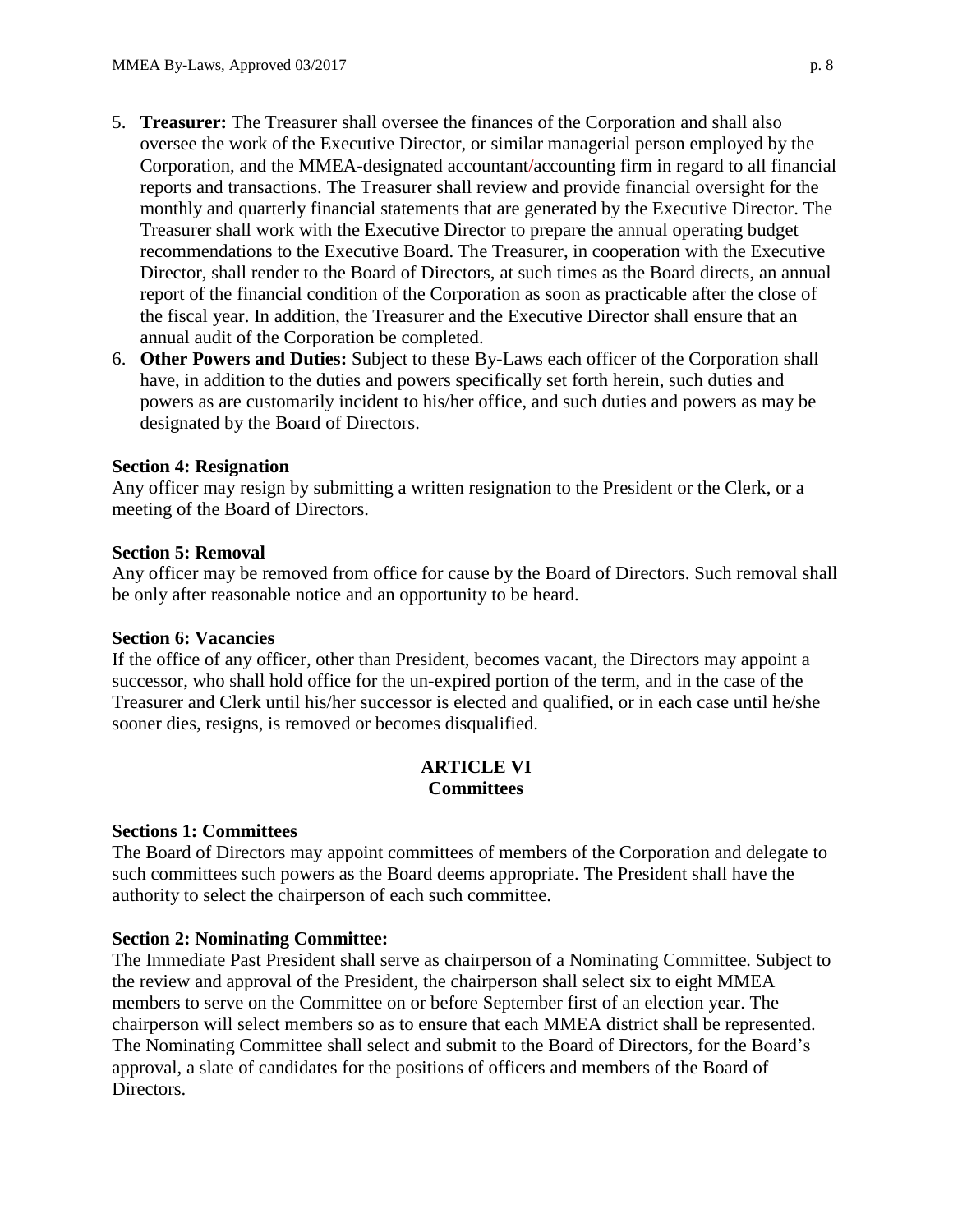#### **Section 3: Additional Committees**

The Board of Directors may establish and appoint the members of such other committees, as it deems necessary. These committees may include:

- 1. **Annual Conference Committee**: The Annual Conference Committee shall consist of the Conference Coordinator and Assistant Conference Coordinator. The Committee shall also include no more than eight (8) conference coordinators to represent the NAfME councils and provide for the professional development of the membership.
- 2. **All State Concert Committee:** The All State Concert Committee shall consist of the Concert Chairperson, Assistant Concert Chairperson, Auditions Coordinator [registration, adjudicator management and preparation of materials], Technical Manager [audition records, tabulation, results, and data base management], Ensemble Managers and Assistant Managers, Housing Chairs, Equipment Manager(s), Auditions Site Host
- 3. **Councils:** The Corporation, in accordance with NAfME guidelines, will solicit qualified members to represent the councils as designated by the National Executive Board of NAfME and recommended by the Board of Directors. Councils are typically in the areas of Band, Choral, Collegiate, General Music, Guitar Education, Innovations and Technology, Jazz, Composition, Music Program Leaders, Orchestral Education, and the Council for Research and Music Education. These councils serve in a consultative and liaison capacity to promote the mission of the Corporation There shall be no requirement that these Bylaws be amended to reflect any changes in the designated Representative Councils.
- 4. **Personnel Committee:** The Officers shall act as a Personnel Committee and shall meet annually to evaluate and review the performance of the paid staff of the Corporation and make recommendations to the Board of Directors relative to reappointment and compensation.
- 5. **By-Law Review Committee:** The By-Law Review Committee will be organized from time to time, as the Board of Directors deems appropriate, for the purpose of reviewing the Corporation's By-Laws and making recommendations for revisions. The President-Elect will serve as Chair of the Committee.
- 6. **Award Committees:** Lowell Mason, Distinguished Service, The Donna F. Nagle Award for Excellence in General Music, The Music Program Leaders Award, and Advocacy Award Committees shall be appointed in January of each year, for selection of recipients of the named awards to be presented at the Annual Conference.
- *7.* **Symphony Hall Scholars Committee:** The Symphony Hall Scholars Committee works to raise funds that provide financial support to help reduce student fees for the All State Concert and to provide grants for school programs that promote future All State participation.

## **Section 4: Educational Partnerships:**

It shall be the policy of the Corporation to cooperate and work with those organizations and associations that promote the mission of the Corporation and the advancement of music education for all students in the Commonwealth.

## **ARTICLE VII Amendments**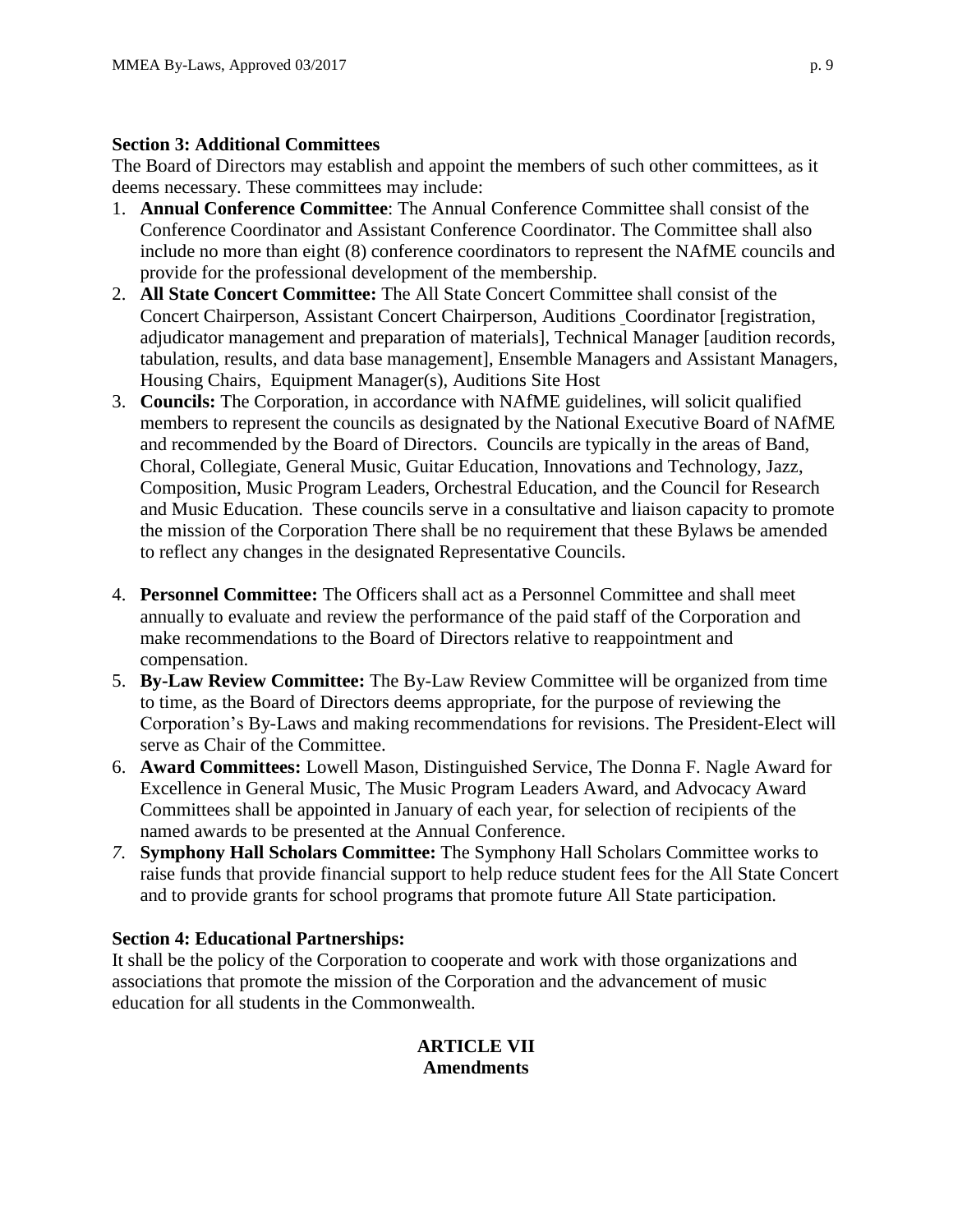## **Section 1: Amendments:**

These By-Laws may be amended, altered, or repealed by vote of a majority of the membership present and voting at any business meeting of the Corporation, or at a special meeting called by the Board of Directors specifically for this purpose, or by a majority of the members of the Corporation making mail-in ballot returns pursuant to a mail-in, on-line or electronic mail vote called by the Board of Directors.

- 1. Proposed amendments, alterations, or repeal of the By-Laws to be considered at a meeting or pursuant to a mail-in, on-line or electronic mail vote must be submitted by the Clerk, upon the approval of the Board of Directors, to all active members at least thirty days prior to the date of the meeting when voting will take place.
- 2. In the event of a mail-in, on-line or electronic mail vote, the Clerk shall, upon direction of the Board of Directors, notify each member, by mail or electronic mail, with a copy of the proposed amendment, a ballot, and instructions. The deadline for the return of the ballots shall be not less than fifteen or more than twenty-eight days after the date of notification.

# **ARTICLE VIII**

# **Records, Parliamentary Procedures, Execution of Papers, Fiscal Year, Corporate Seal**

## **Section 1: Reliance on Records**

Each Officer, Director, or committee member designated by the Board of Directors or the President under these By-Laws shall be entitled to rely, in good faith, upon the books of accounts and any records of the Corporation and reports made to the Corporation by any of its officials, or by an independent certified public accountant.

## **Section 2: Parliamentary Procedures**

All meetings of the Corporation and meetings of the Board of Directors shall be conducted in accordance with Robert's Rules of Order.

## **Section 3: Execution of Papers**

All deeds, leases, transfers, contracts, notes, checks, drafts, and other obligations made, accepted or endorsed by the Corporation shall be signed President. Unless otherwise directed by the Board of Directors, the Treasurer or, upon such terms as the Board may prescribe the Executive Director, will sign and execute all checks and financial obligations made or accepted by the Corporation.

## **Section 4: Fiscal Year**

The fiscal year of the Corporation shall be July 1 to June 30.

## **Section 5: Corporate Seal**

The Board of Directors may adopt and alter the seal of the Corporation. The seal shall bear the name of the Corporation and the year of incorporation.

## **ARTICLE IX Other Provisions**